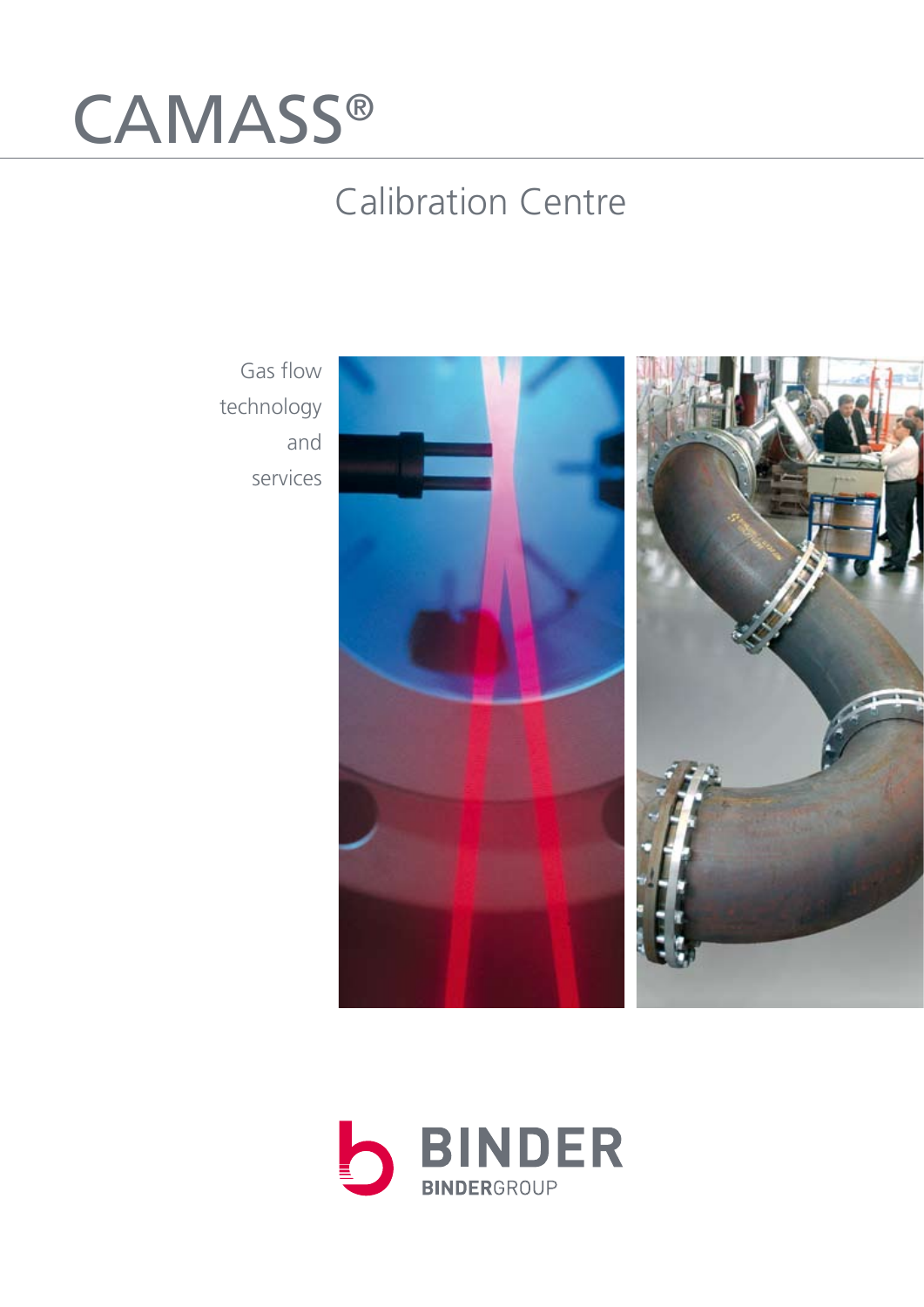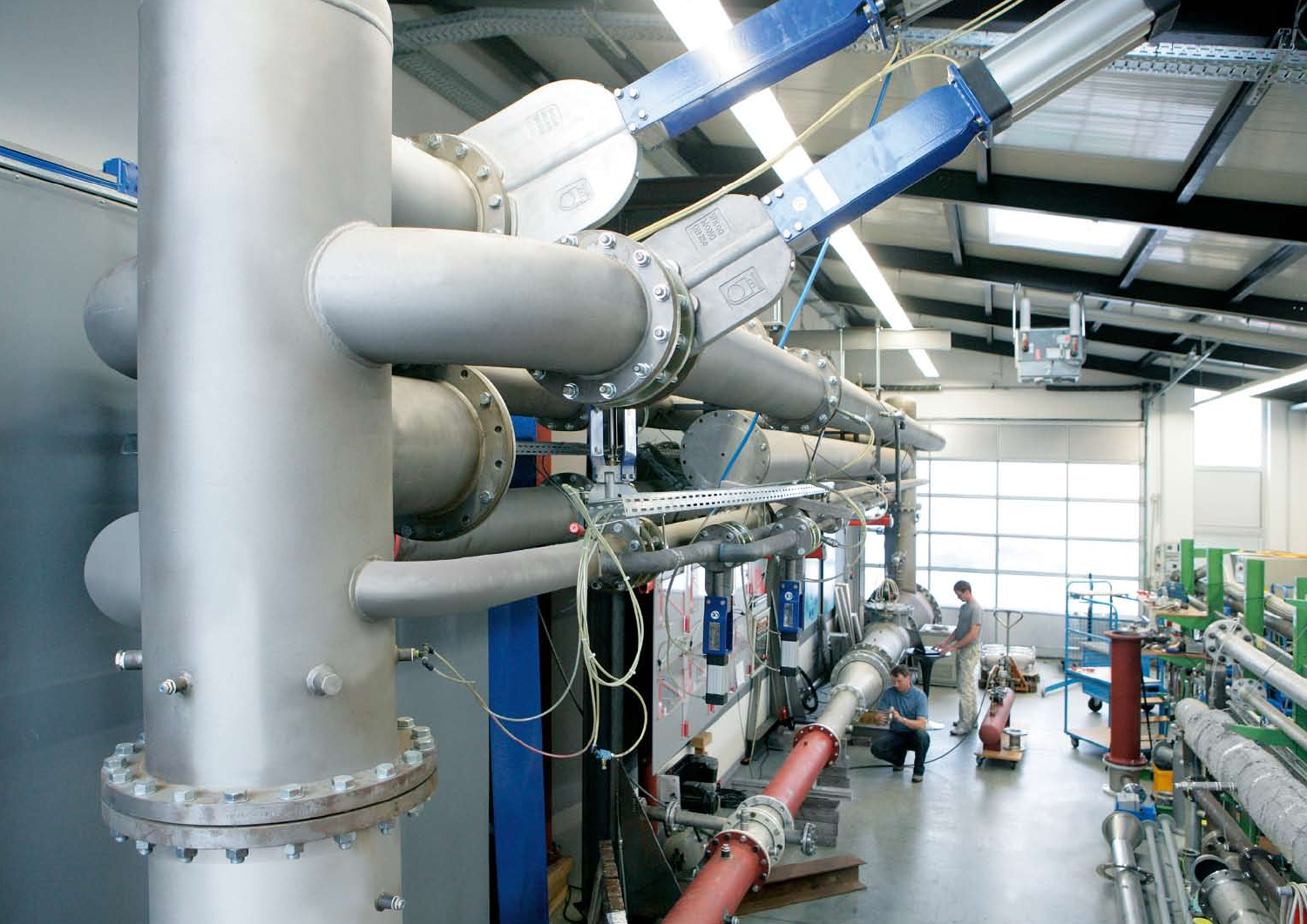## CAMASS ® Calibration technology for gas flow measurement and control

When using technologically sophisticated systems to measure and control gases, calibration becomes the decisive factor for success. In order to ensure optimum measuring and control accuracy, each COMBIMASS® mass flow meter and VACOMASS ® air distribution system is precisely calibrated in the CAMASS ® Calibration Centre under real operating conditions.

In contrast to liquid media, the properties of flowing gases are far more dependent upon the operating conditions, the gas composition and the actual flow ratios in the pipeline. If these parameters are not taken into account, the measuring results will be considerably limited.

Therefore, in order to be able to guarantee optimum measuring and control accuracy, each individual COMBIMASS ® and VACOMASS ® system can be calibrated under real plant conditions before delivery. To do this, the pressure, temperature and load status which will later be encountered in the plant are precisely simulated with appropriate gas mixtures. For difficult applications, corresponding pipe routes are actually reproduced upon request.







In order to guarantee optimum accuracy, measuring sections, standard orifices and precision inclined-tube gauges, pre-tested by the Bureau of Standards, are used as reference. In addition, calibrated pressure and temperature transmitters enable precise determination of the local operating conditions and volumetric



flows.

Additionally, laser doppler anemometry, an optical, non-calibrated measuring process with an accuracy of +/- 0.2 %, is the standard for reference measurements. The latest computer and simulation programs, based on decades of experience, are used to calculate calibration data and define the correction factors for temperature compensation. The data is transferred to the measuring system without any loss of accuracy.

# CAMASS® Accuracy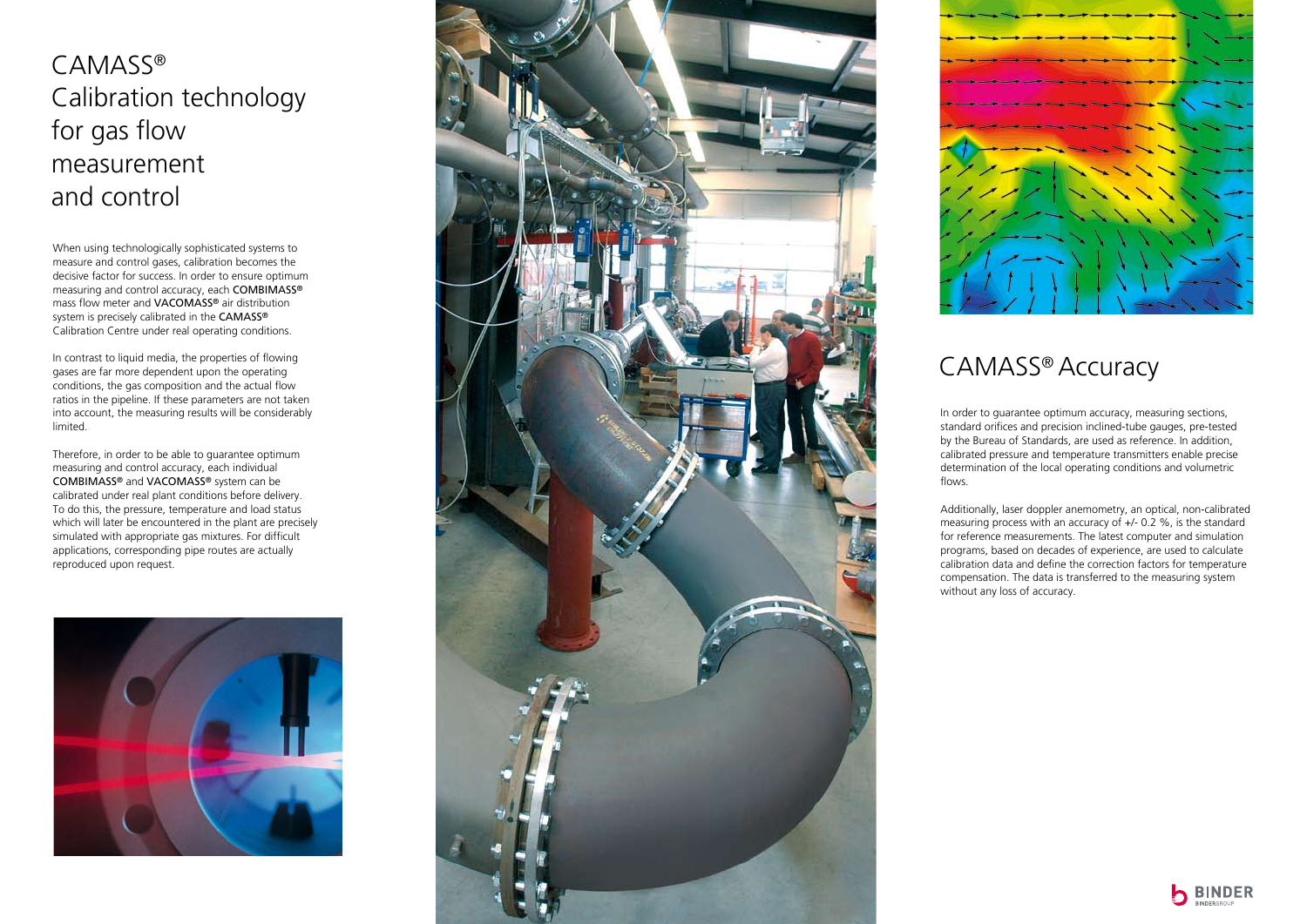

### CAMASS® Service portfolio

The **CAMASS®** low, medium, high-pressure and technology test benches allow the following extraordinary range of measurements:

- Nominal widths up to DN 500
- Operating pressures of 0.1 to 100 bar (abs) Ξ
- Operating temperatures up to 500 °C Ξ
- Standard speeds of 0.01 to 600 m/sec Ξ Ξ
- Standard volumetric flows up to 90 000 Nm<sup>3</sup>/h

**Use the CAMASS**® **Calibration Centre for your products. We will be pleased to advise you!**

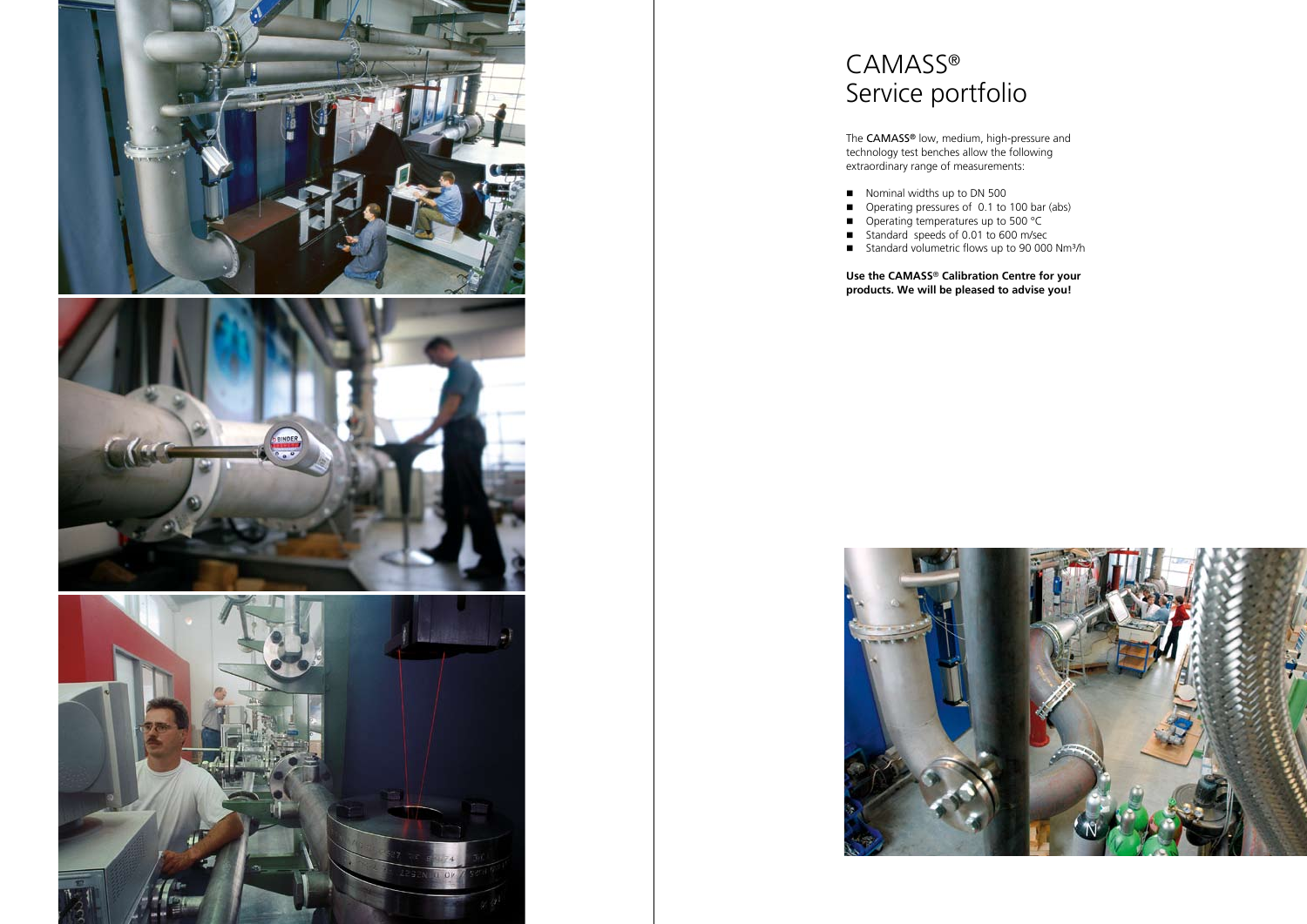## CAMASS ® Calibration technology solutions for practical application

State-of-the-art computers and simulation programs are based on decades of experience. Even special tasks can be solved in the **CAMASS®** Technology Centre: The figure below shows the asymmetrical inlet pipes with offset of a diaphragm control valve. The gas mass flow measuring system is calibrated with high precision, completely without inlet and outlet sections, even with a changing control valve stroke.





### Gases and gas mixtures

■ Nitrogen, helium, argon, neon, methane, propane, butane, acetylene, ethane, ethylene

In the ultra-modern CAMASS ® Calibration Centre in Ulm, test benches are available for stable turbulent and stable laminar flow profiles. Hermetically sealed loops of special materials allow safe handling, even of corrosive and explosive gases and gas mixtures. Variable installation lengths of up to 9 m and, if required, longer, are at disposal for reproducing pipe routes and adaptation of the measuring systems.

The CAMASS ® low, medium, high-pressure and technology test benches are designed for numerous technical gases, process gases and gas mixtures ■ Air and compressed air, oxygen, carbon dioxide, water vapour

Hydrocarbons of differing composition

Hydrogen and hydrogen/hydrocarbon mixtures

Biogas of differing composition

■ Ammonia, hydrogen sulphide, chlorine



# CA MASS® Low, medium, highpressure and technology test benches

- - - - -
- 
- $\blacksquare$  $\blacksquare$
- $\blacksquare$
-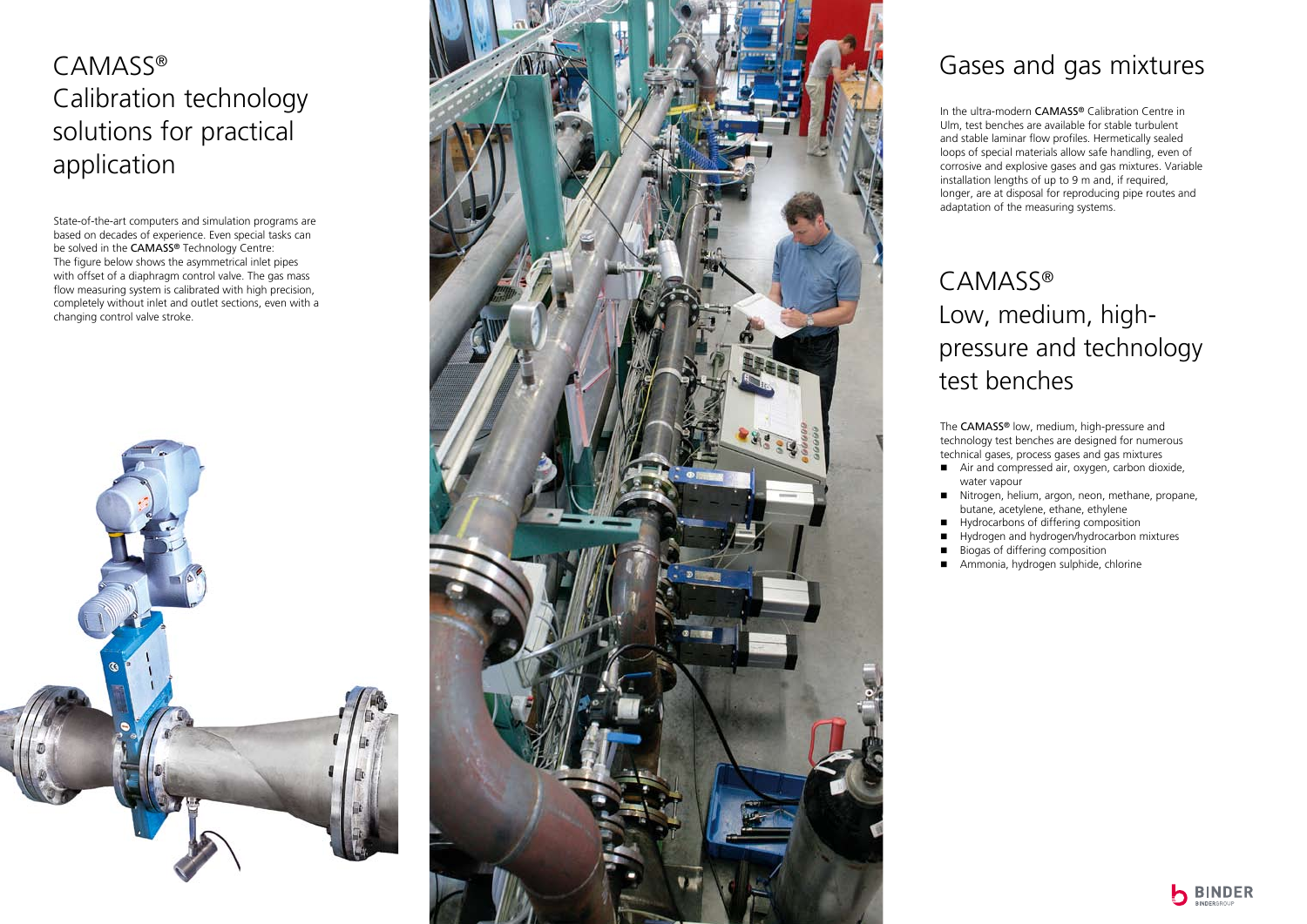

## CAMASS® Technology Centre - Our services

Apart from the calibration of measuring systems, our services include the determination of flow and performance data at valves, compressors, fans and flow components.

 Our competence as gas flow experts and the possibilities offered by our CAMASS® Technology Centre, make us an efficient partner, particularly in the case of sophisticated process applications.

**Use the CAMASS**® **Technology Centre also for your product development!**